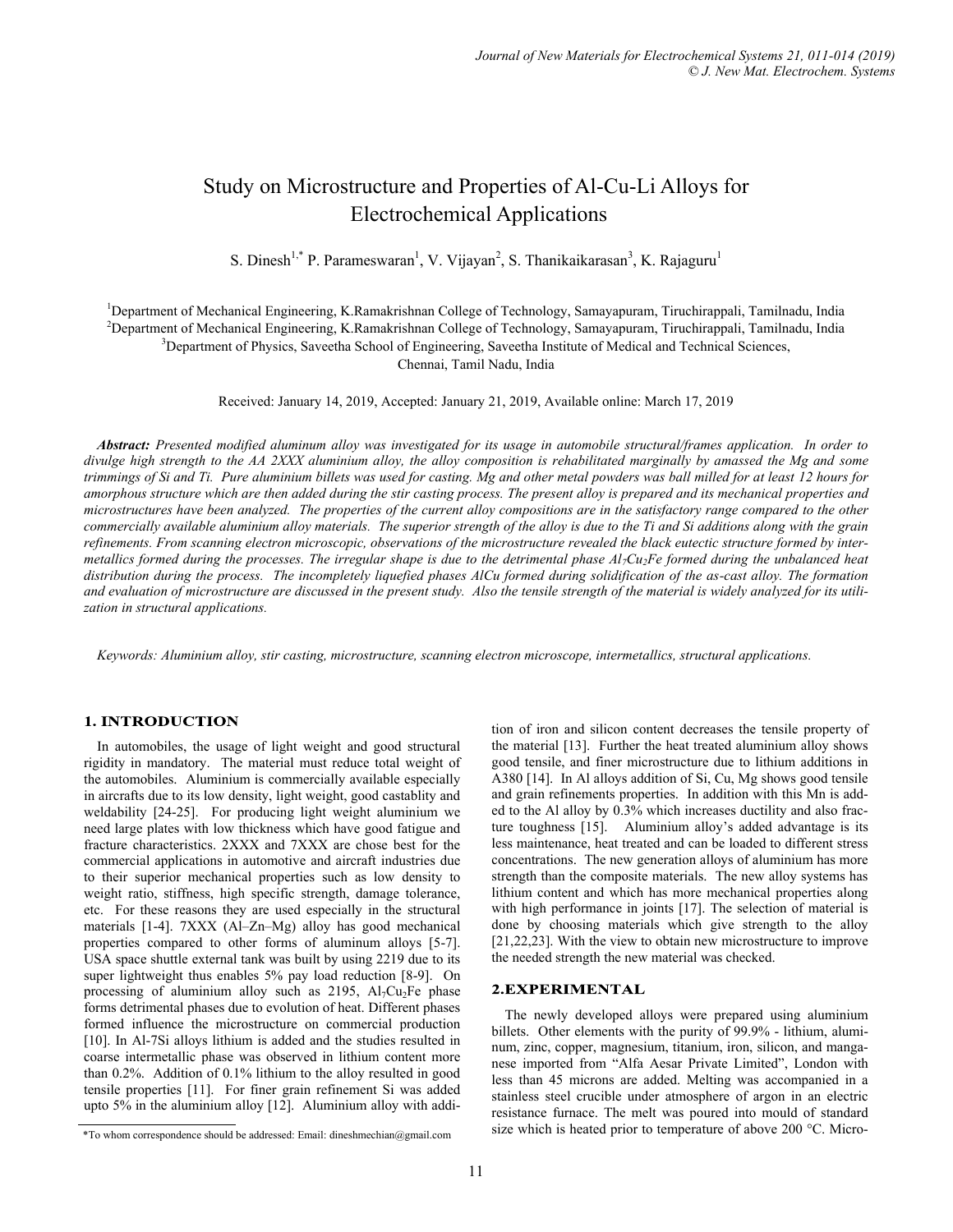



Figure 1. (a) network of Cu in Aluminum, (b) Al-Li phases



structure was observed with optical microscopy methods. Ultimate tensile strength and elongation were tested on tensile testing machine at a extension rate of 1 mm/min. An extensometer has been used to measure the sample strain upon loading. Tensile tests were executed at room temperature on 22 mm diameter cylindrical specimen with a gauge length of 60 mm. From the graph, the ultimate tensile strength, the yielding point and the fracture strength, percentage of elongation as well as percentage of reduction can be calculated. The alloy's microstructure and phases data were establish by, scanning electronic microscope (SEM). The compositions of the alloy are shown below in table 1.

#### **3. RESULTS AND DISCUSSION**

#### 3.1. Intermetallic particle distribution

SEM images show the uneven distribution of coarse intermetallic particles (IM). Here two phases are acknowledged alpha (α) and theta (θ). The presence of θ phase is due to the intermetallic formation of  $Al_7Cu_2Fe$  and that of  $\alpha$  is due to other metals such as manganese, copper, iron and silicon with aluminum. Mainly AlCu phases are distributed throughout the samples. The dendrites formation is due to the  $Al<sub>3</sub>Ti$  formation (White Dots). The platelet form in the SEM image confirms the presence of iron rich  $Al<sub>5</sub>FeSi$ . A cluster of Aluminum, manganese, silicon, forms which are rich in Fe unable to identity their phase. The Cu present in the alloy enriches the grain boundary. The unfavorable impurity caused by iron cannot be removed from aluminium. The SEM images are shown in figure 1 (a) and figure 1 (b). Both samples exhibited very small pores which appear as dark regions in the images. The particle size of the material was analyzed by SEM. Since no segregation of elements was observed locally, almost all of the initial element mixtures had reacted to form the compound. Backscatter imaging revealed the presence of different regions of contrast within the air formed oxide layer. After mechanical polishing, backscat ing of the alloy did not reveal any separable phases as seen in the intervals and  $\eta$ oxide layer prior to polishing.

### 3.2. Precipitations at the grain boundaries

The Al-Li phases decreases as linear as the Cu material increases in the alloy and AlCuMg phases also increases. This shows that the Cu solubility in the Al matrix is more when we compared with that of Li. At the solidification of the molten alloy, the grain boundaries were occupied much at the boundaries. It reacts with Al and Mg to form some of the compounds such as Al-Cu-Mg or/ and Al-Cu phases. The EDX results are shown in figure 2.

#### 3.3. Hardness Test

The hardness test was done by using Brinell hardness testing machine in which a precision indenter of 10mm is impressed on a material with load 500kg for 15 secs and 2 or 3 indentations were done at the different locations of the material and Brinell, Rockwell, Vickers hardness number was recorded in the table 2 and figure 3. From the microstructure it is clear that the material has  $β$ intermetallic and eutectic Si platelets which gives more hardness to the casted alloy. The hardness is much more than already available alloys – especially BHN value [20].

#### 3.5. Tensile Test Results - Aluminum Allov

The ASTM E8 standard specimens of aluminum alloy material have been used to find tensile strength of the materials. The test specimen is aluminum alloy which was used for defining the tensile property of the materials on UTM of 20KN capacity at cross head speed of 1mm/min, which the load deflection was gotten for the specimen [26]. The mechanical behavior of specimen has been determined from tensile test and data were generated until the newer alloy gets fracture. Table 3 shows the tensile analysis. In tensile

Table 2. Hardness

| ter imag-<br>en in the |              | Machine                      |                     | Indenter        | Average Value |  |  |
|------------------------|--------------|------------------------------|---------------------|-----------------|---------------|--|--|
|                        |              | Rockwell - B hardness number | $100\text{kg}$ 1/16 |                 | 84            |  |  |
|                        |              | Brinell hardness number      |                     | 500kg 10mm ball | 135           |  |  |
|                        |              | Vickers hardness number      |                     | Diamond Pyramid | 164           |  |  |
|                        |              |                              |                     |                 |               |  |  |
| Сu                     | Mg           | Mn                           | Li                  | Ti              | Zn            |  |  |
| 1.70                   | $0.5 - 1.20$ | $0.05 - 0.30$                | 2.40                | $0.1 - 0.3$     | $0.10 - 0.25$ |  |  |

Table 1. Composition

| $1.0011$ $1.00011$ |                 |                           |            |                   |              |                         |             |                       |           |
|--------------------|-----------------|---------------------------|------------|-------------------|--------------|-------------------------|-------------|-----------------------|-----------|
|                    | $\overline{11}$ |                           |            | – u               | 71 C<br>1117 | Mn                      |             | $\sim$                | --        |
| Wight              | <i>ت ست ست</i>  | 1-V.O<br>$v \cdot \omega$ | U.L<br>-∪⊷ | 70<br>$^{\prime}$ | .40<br>◡.◡   | U.UJ<br>$\sim$<br>v. ov | Λſ<br>$-10$ | $-v-v$<br>$v \cdot r$ | .<br>∪.∠. |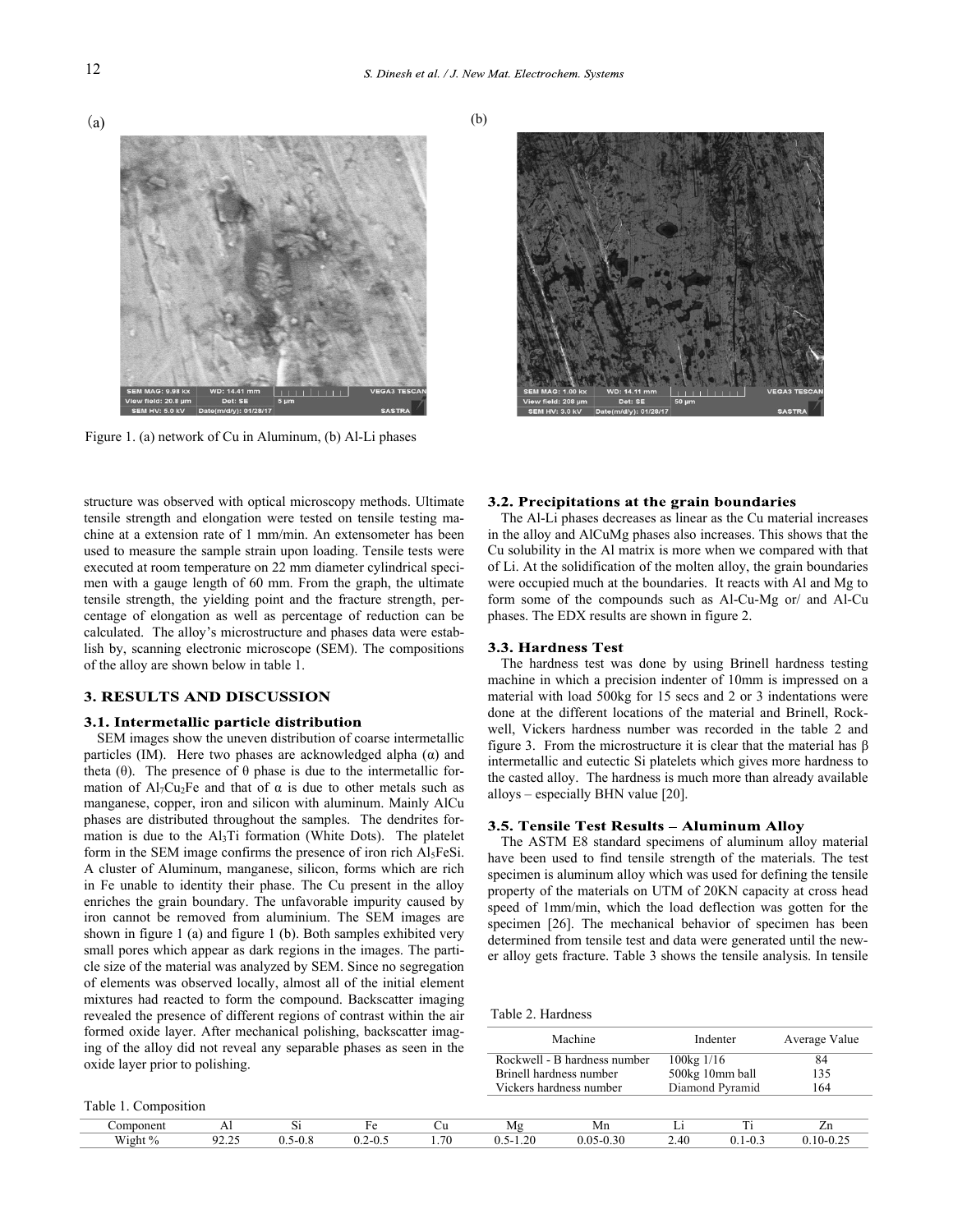

Figure 2. EDX Spectra for Typical Intermetallic Phases

testing we find that tensile strength decreases but the elongation percentage has more higher than already available materials. Above 50% the specimen has elongated without fracture. This may occur due to twin phases of the material due to Al-Cu and Mn additions which is main reason for higher elongation percentage [18]. The material exhibits very low strength compared with other Al alloy, but has higher ductility. So the material is not suitable for moulding applications. This elongation is due to the Cu and Mn additions in the alloy along with lithium. Hence by doing suitable heat treatments such as T6, the strength of the material can be increased [19].

#### **3.5 Compression Test**

The compression test properties of the alloy was calculated as per ASTM E9. The compression strength of the present alloy shows that the alloy can be used in automobile applications especially in the frames and the values are tabulated below in table 4.

## **4.CONCLUSIONS**

An aluminium alloy of 8 xxxx series for electrochemical and aerospace application was developed successfully and the following properties were carried out. The mechanical properties such as hardness, tensile and compression strength have been analyzed. The microstructural and intermetallic studies were carried out to understand the interrelation between the alloying components and there contribution in attaing the required properties through SEM

Table 3. Tensile analysis

| Tensile<br>strength | Yield<br>stress | Yield load                    | % of<br>elongation          |  |  |
|---------------------|-----------------|-------------------------------|-----------------------------|--|--|
| 35 MPA              | 12MPA           | 4.75KN                        | 53.66%                      |  |  |
|                     |                 |                               |                             |  |  |
| Gauge length $(L)$  |                 |                               |                             |  |  |
| Diameter (D)        |                 |                               | 13mm                        |  |  |
|                     |                 |                               |                             |  |  |
| Peak stress         |                 |                               | $3.62$ Mpa                  |  |  |
|                     |                 | Table 4. Compression Analysis | 38 <sub>mm</sub><br>36.2 KN |  |  |



Figure 3. Hardness Values

image and EDX. The following inferences were drawn.

•The hardness was obtained by subjecting the developed alloy to various loads in various machines. The average hardness was found 84 HRC, 135 HBC and 164 HVC.

•The percentage of elongation in tensile loading was identified as 53.66 under a yield load of 4.75 KN and peak load of 13.05 KN.

•The present alloy also forms the bulky Al7Cu2Fe intermetallic phases which results in the decrease in quality of the product. It have to be taken care to reduce this intermetallic formation

•The elongation percentage is higher than other aluminium-lithium alloy. So the material possesses more ductile characteristics.

•The hardness of the material also increased due to increase in lithium addition. Thus the material can be suited for light strength and best ductile applications.

## **REFERENCES**

- [1] A.Ravindra, E.S.Dwarakadasa, T.S.Srivatsan, C.Ramanath, K.V.V.Iyengar; J.Mater.Sci 28, 3173 (1993)
- [2] L. Cui, X.Y.Li, D.Y.He, L.Chen, S.L.Gong; Sci. Technol. Weld. Joi1 8, 204 (2013)
- [3] Rioja R J; J.Materials Science and Engineering A, 257(1), 100 (1998)
- [4] A.E. Hughes, B. Hinton, S.A. Furman, I.S. Cole, D. Paterson, A. Stonham, G. McAdam, D. Dixon, S.J. Harris, A. Trueman, M. Hebbron, C. Bowden, P. Morgan, M. Ranson, Corros; Rev. 25, 275 (2007)
- [5] L. Rokhlin, T. Dobatkina, N. Bochvar, E. Lysova; J. Alloys Comp. 367 10 (2004)
- [6] Y. Deng, Z. Yin, K. Zhao, J. Duan, Z. He; J. Alloys Comp. 530, 71 (2012)
- [7] E.P. Kwon, K. Do Woo, S.H. Kim, D.S. Kang, K.J. Lee, J.Y. Jeon; Met. Mater. Int. 16,701 (2010)
- [8] Sanders J H; Thin Solid Films 277(1/2), 121 (1996)
- [9] Chaturvedi M C, Chen D L; Materials Science and Engineering A 387/389, 465 (2004)
- [10]Jiang Na, Gao Xiang, ZHENG Zi-qiao; Trans. Nonferrous Met. Soc. China 20, 740 (2010)
- [11]Wenbin Lei, Xiaotao Liu, Weiming Wang, Qing Sun, Yuzhao Xu, Jianzhong Cui; 10.1016/j.jallcom.2017.04.295, S0925- 8388(17)31517-7
- [12]Zhiyong Liu1; Mingxing Wang, Yonggang Weng, Tianfu Song, Yuping Huo and Jingpei Xie; Materials Transactions 44(10), 2157 (2003)
- [13]Komiyama Y, Uchida K, Gunshi M; J Jpn Inst Light Met 26,311 (1986)